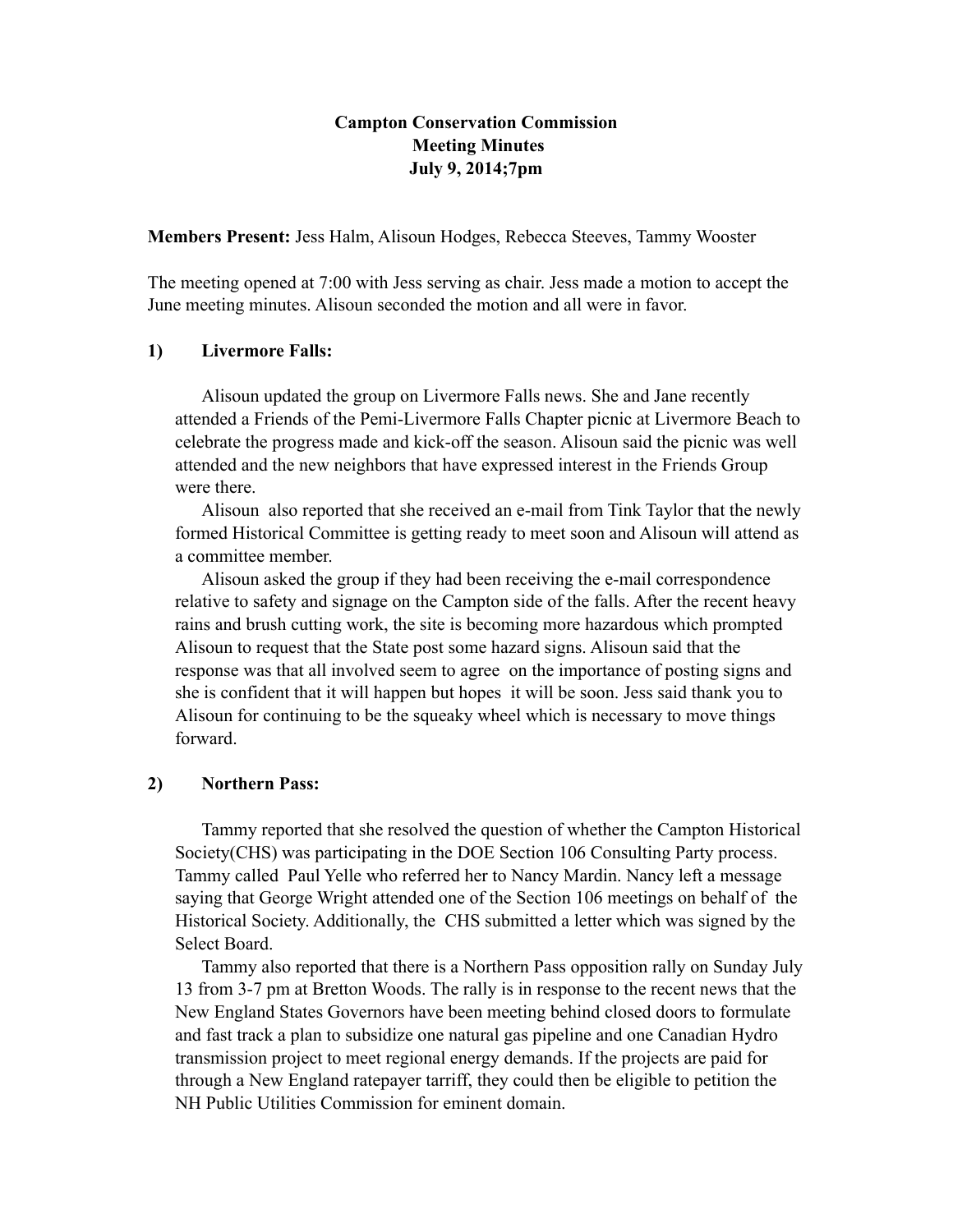The Conservation Law Foundation publicized a series of e-mails received through a Freedom of Information Act request. The e-mails reveal that NESCOE (New England States Committee on Electricity) have been consulting with energy industry representatives, and more documents are expected to be released. Tammy said that the reason the rally is at Bretton Woods is because the New England Governors and Eastern Canadian Premiers will hold their annual meeting at the Mt. Washington Hotel on July  $14<sup>th</sup>$ .

Finally, Jess shared a letter she received from SPNHF requesting petition signatures to urge Gov. Hassan to bury or stop the Northern Pass Transmission line. The letter included a map of the current and proposed HVDC lines. Jess said she is yet to hear an answer as to why the existing route cannot be used rather than creating a new route through the White Mountain National Forest. Tammy said that the DOE is required to consider and study all alternative routes as part of the Presidential Permit process.

#### **3) BWNA/PCP Management:**

#### **BWNA:**

Jess expressed thanks to Eric and Melody Wooster for repairing the broken handrail on one of the BWNA bridges. Jess said that the first Nature Nights at Blair Woodland was poorly attended but she assumes partly because it fell on the eve of the Fourth of July holiday. Jess also learned that the Nature Nights schedule conflicts with the Campton Library summer programming but feels there are enough young families around to fill both. Tammy mentioned that the Rey Center was supposed to promote the program through their media outlets. A discussion of how to better promote the program was had, and all agreed that it would have been ideal if it were announced in the Parks and Rec flier but the printing deadline was missed. Jess said that she sent out an e-mail to around 20 families and hopes some will attend in the coming weeks. Rebecca pointed out that kids are so busy with all of the summer camps going on. Alisoun suggested that a notice be sent to daycare providers. Jess added the Plymouth and Campton Chambers of Commerce to the list and said she would send an e-mail to Sherry Holmes of the Rey Center with the group's ideas of how to attract more participants.

#### **PCP:**

 Tammy reported that she mowed the Pattee Field walking path and walked the trails which looked good but could use a little lopper work. Jess will mow again in the next week of two. Jess said that Mae Brousseau called her asking if the Pattee Property deed was registered after the boundary line adjustment because there was an inquiry from a bank. Jess could not find record of this but did find a letter from the Planning Board saying that the adjustment had been approved. Mae reassured Jess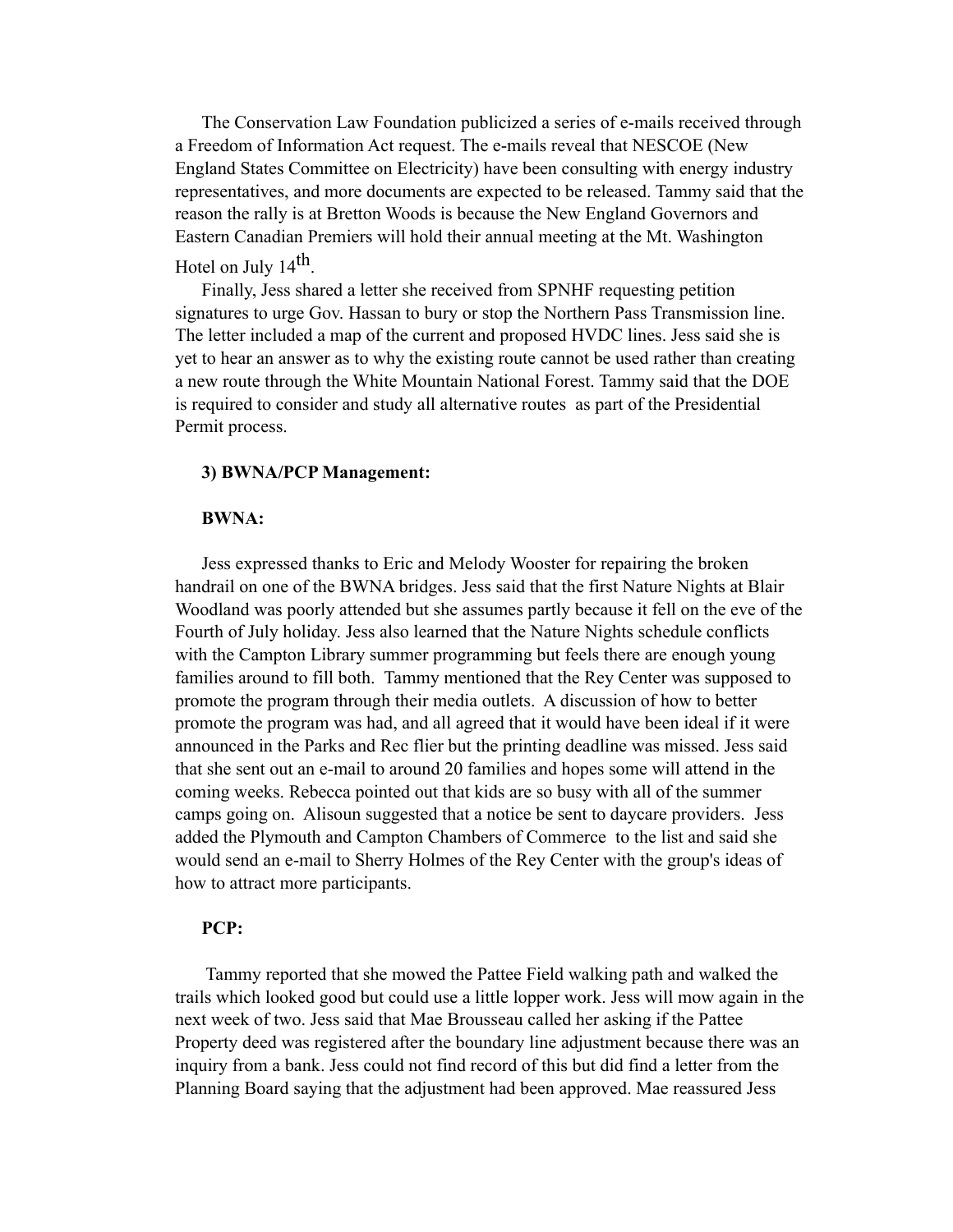that this was commonplace and that no action is needed at this time.

#### **4) Conservation Matters Column:**

Jess reported that the column is moving along, and that she was able to find an article to fill in for PRLAC who was up next but missed the deadline. Pemi Baker Land Trust will submit an article for August, followed by Rumney CC and then PRLAC in October. Alisoun mentioned that the last column was posted directly across from the editorial page which she thought provided excellent exposure.

#### **5) Pemi Landowner Outreach:**

Tammy reported that she is still serving as the liasion between Grafton County Conservation District's Beth Ann Finlay and two landowners but the process has been slow moving and she has nothing new to report.

#### **6) Halloween History Walk:**

Jess reported that after having discussions with people involved with the Halloween History Walk, she feels it is best that the event remains a Historical Society Event as originally intended All agreed and said they will attend the event with their families.

#### **7) Outreach: e-mail/website:**

Jess asked if we should schedule a work session for website work and all agreed that we should wait until our NRI revision work is complete. It was decided that an email should be sent out to our Friends group letting them know about Nature Nights. Rebecca will take care of this.

#### **8) FYI/Other New Business:**

Jess pulled up an e-mail on her laptop sent from the NH Assoc. of Conservation Commissions, which contained an information request. Ernest Dankwah, a GIS intern with The Nature Conservancy working off a state wildlife grant, is requesting that all NH towns review and update the GIS data layer relative to town conservation lands. The group wondered if this would be best fulfilled by Ron or Mae since they are the GIS experts. Jess will follow up. The NHACC newsletter also announced a new hire, Emily Lord who will serve as Program Manager.

Mail received was a Thank You note from the Rey Center for the \$400 contribution toward Nature Nights.

#### **9) NRI Revision Work Planning:**